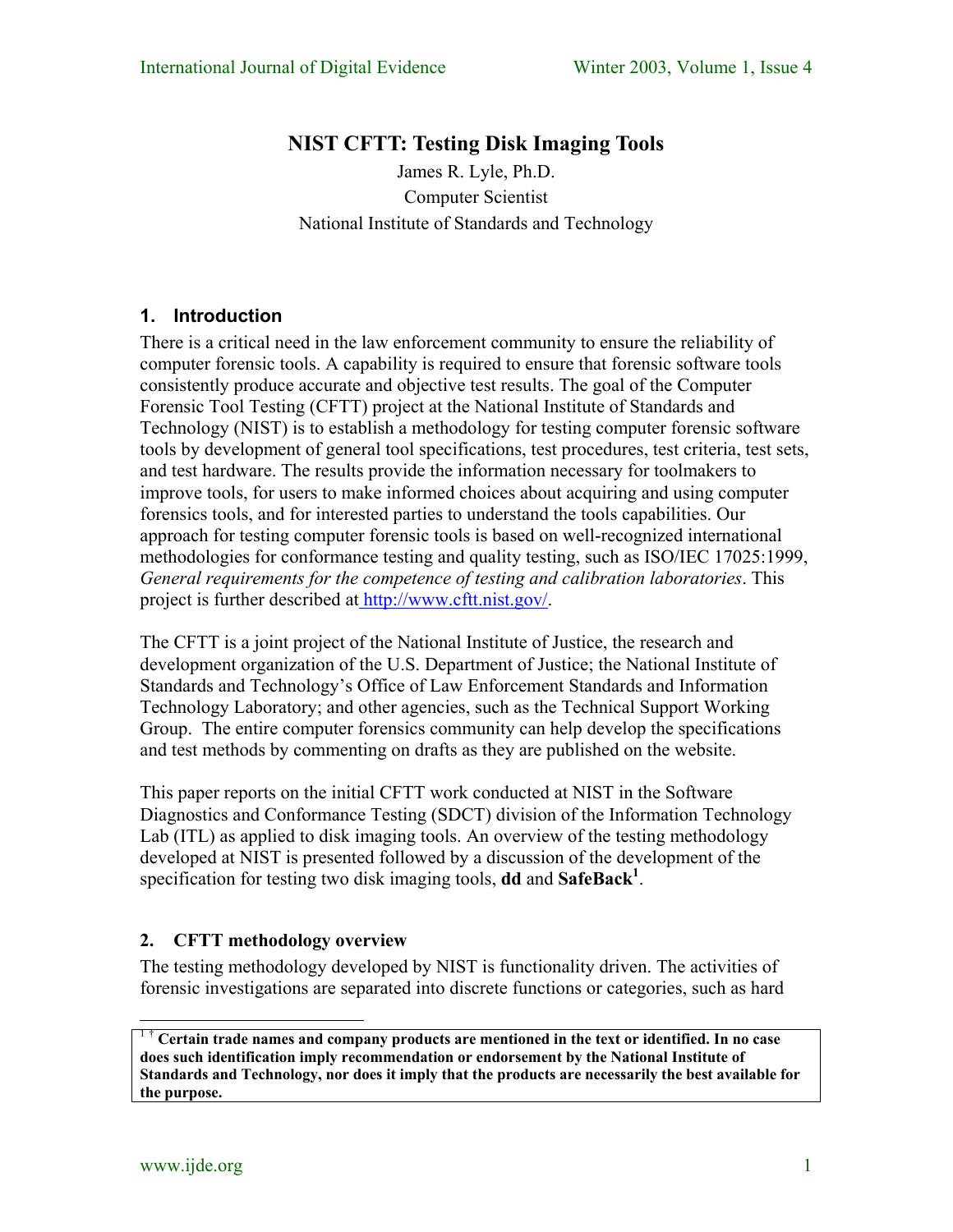disk write protection, disk imaging, string searching, etc. A test methodology is then developed for each category. Currently we have developed a methodology for disk imaging tools and are developing a methodology for software hard disk write blocking tools. Deleted file recovery tools will be the next category for development of a test methodology.

The CFTT testing process is directed by a steering committee composed of representatives from the law enforcement community, including the FBI, DoD, NIJ (representing state and local agencies), NIST/OLES and other agencies. Currently the steering committee selects tool categories for investigation and tools within a category for actual testing by CFTT staff.

Under the disk imaging category the tools selected initially for testing were: Linux **dd**, and **SafeBack**. The Royal Canadian Mounted Police **hdl** tool was selected for the hard disk write block category. Final test reports are posted to a web site maintained by NIJ.

# **2.1 Specification development process**

After a tool category and at least one tool is selected by the steering committee the development process is as follows:

- 1. ITL and law enforcement staff develop requirements, assertions and test cases document (called the tool category specification).
- 2. The tool category specification is posted to the web for peer review by members of the computer forensics community and for public comment by other interested parties.
- 3. Relevant comments and feedback are incorporated into the specification.
- 4. A test environment is designed for the tool category.

# **2.2 Tool test process**

After a category specification has been developed and a tool selected, the test process is as follows:

- 1. ITL acquires the tool to be tested.
- 2. ITL reviews the tool documentation.
- 3. ITL selects relevant test cases depending on features supported by the tool.
- 4. ITL develops test strategy.
- 5. ITL executes tests
- 6. ITL produces test report.
- 7. Steering Committee reviews test report.
- 8. Vendor reviews test report.
- 9. ITL posts support software to web.
- 10. NIJ posts test report to web.

# **3. The disk imaging specification**

The base requirements developed for disk imaging tools are the following: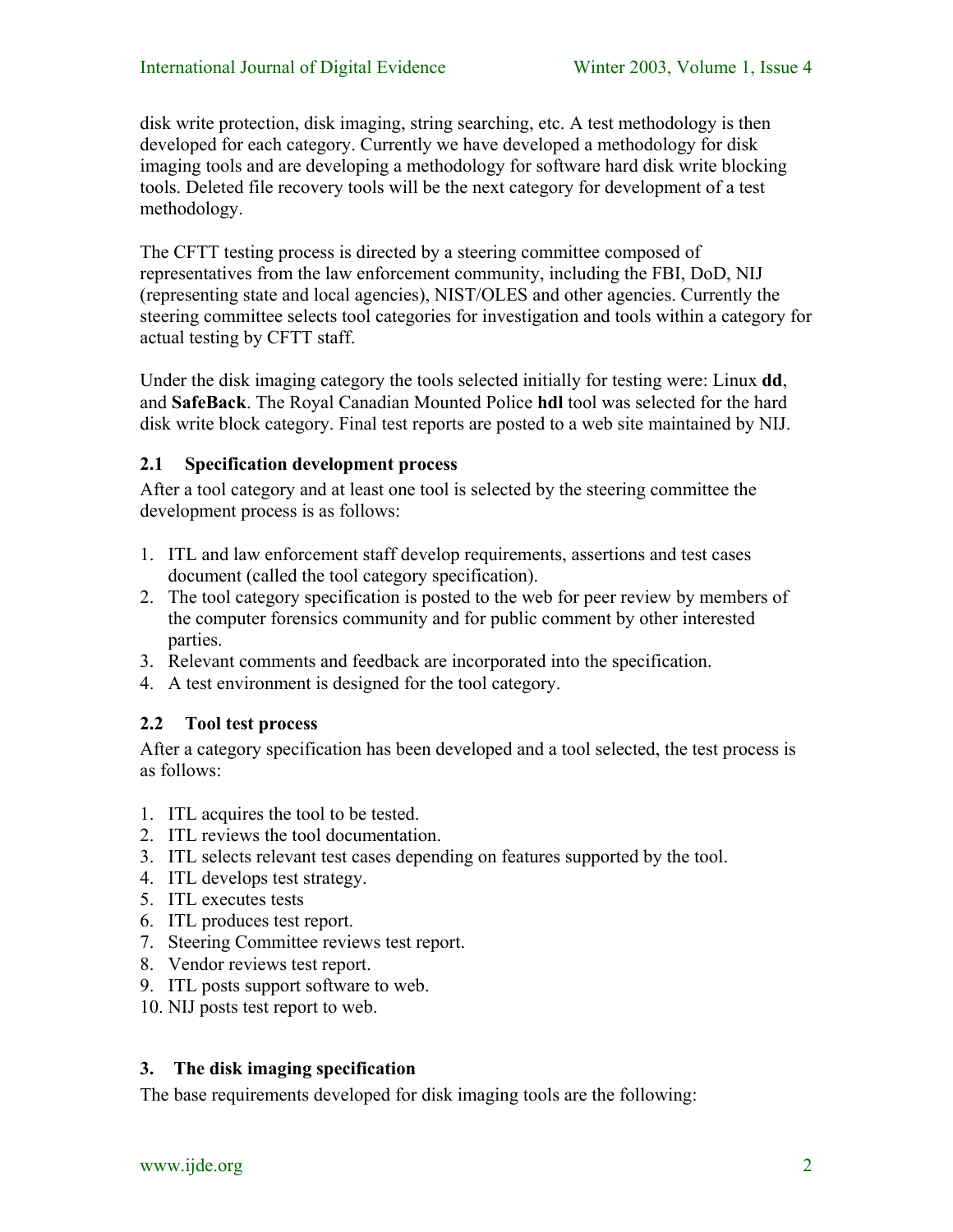- The tool shall make a bit-stream duplicate or an image of an original disk or partition.
- The tool shall not alter the original disk.
- The tool shall be able to verify the integrity of a disk image file.
- The tool shall log I/O errors.

Several other optional requirements were also developed to allow for differences in tool designs and available options. The detailed specification can be found at the CFTT website.

# **3.1 Disk imaging tool test environment**

The usual testing paradigm is a three step process of setting up a test environment, executing the tool being tested and measuring the results of tool execution. This section establishes the capabilities required to set up and measure each test. This is accomplished by first determining what must be measured to confirm compliance with the tool requirements and second what conditions must be created to allow an accurate measurement of compliance.

# **3.1.1 Accuracy of duplicate creation**

The basic function of a disk imaging tool is to create a duplicate of either a hard disk drive or a partition from a hard disk drive. A disk imaging tool copies disk sectors from a source to a destination such that the destination is identical or nearly identical to the source. In the ideal situation, the destination is identical to the original. However, forensically valid differences do occur when the source and destination are not the same size or if partitions from the source disk must be relocated on the destination drive to keep the destination partitions accessible.

A program to compare the corresponding sectors of two disks can determine the accuracy or point of failure of the duplication process. If the destination is larger than the source, then there are excess sectors on the destination. An analysis of the excess destination sectors is useful to determine tool behavior in this case. However, to do such an analysis, the source and destination sectors need to be uniquely recognizable from the sector contents. If every sector of each disk used in a test is initialized to a known unique value then the task of determining the origin of each sector of the destination during the measurement of the results of a test run is simplified. When a destination sector is examined there are three possibilities for the contents of the sector: the original destination sector contents are unchanged by the test, the contents of a sector from the source disk is written to the destination, or the imaging tool has generated new content for the sector.

Another factor to consider in duplicate creation is the accessibility of the duplicate. It may be desirable to ensure that the information copied to a disk can be accessed or the duplicate drive be booted. However, if the duplicate drive has a different number of cylinders and heads from the original, a sector for sector copy might not align partitions to cylinder boundaries. To create a bootable copy of the source, the partitions of the destination need to be aligned on cylinder boundaries. If there is more than one partition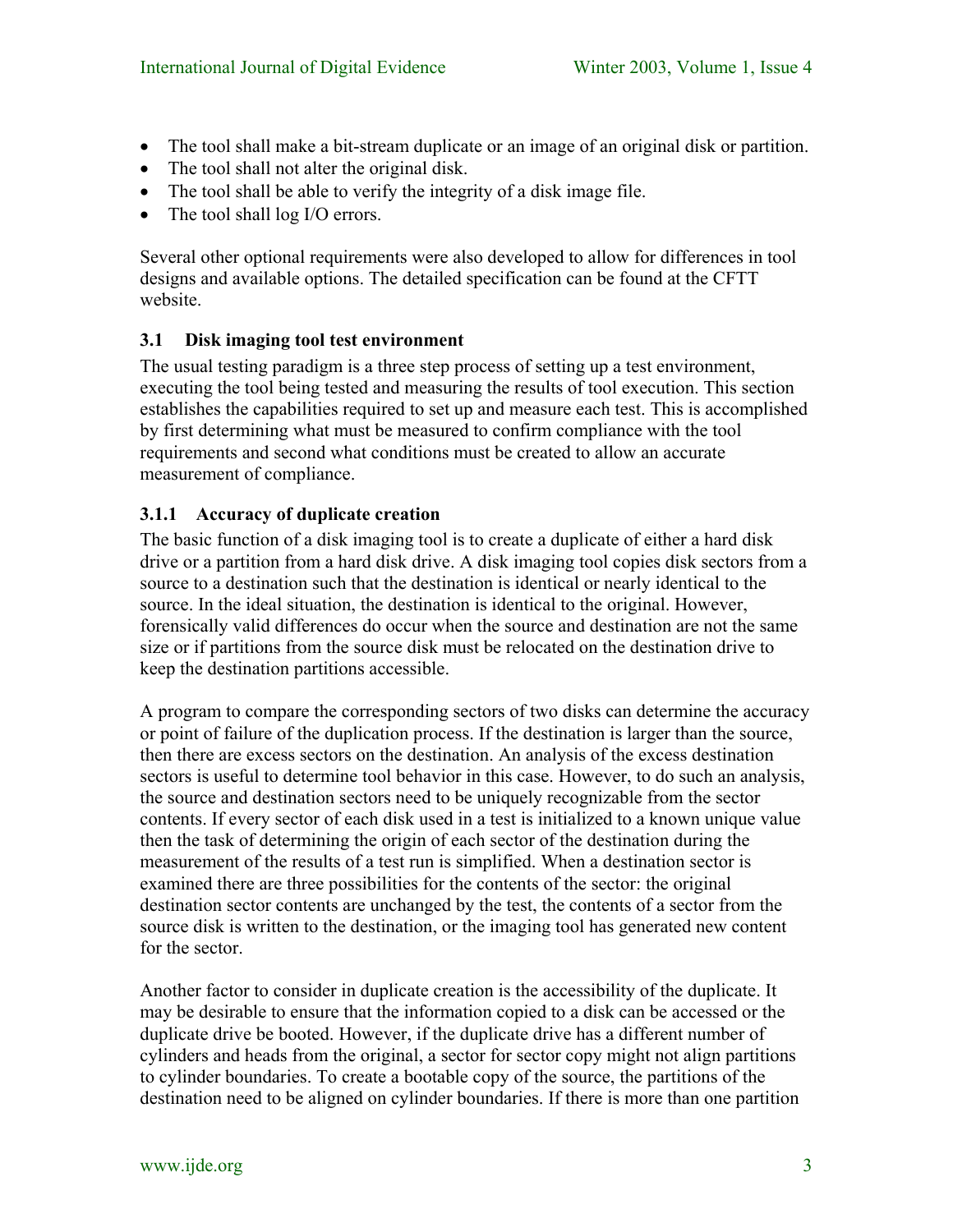on the source then the destination partitions are padded with extra sectors to create a bootable destination.

# **3.1.2 Source Disk is Unchanged**

The source disk must not be altered by running the disk imaging tool. One approach for detecting any changes to a disk is to compute a hash function of the entire contents of a disk both before and after the disk imaging tool is run. The likelihood that two disk drives with different content would produce the same hash value is related to the length of the hash function value. The secure hash algorithm (SHA-1, Federal Information Processing Standard FIPS 180-1), used by CFTT, produces a 160 bit hash, giving a 1 in  $2^{80}$  chance that any change to the source by the tool would be undetected. The hashing technique can also be used to verify that a block of sectors has not been changed by some operation.

# **3.1.3 Verify image file integrity**

Some disk imaging tools attempt to detect any changes to an image file after the creation of the image file. A tool is needed to introduce a change into an image file.

# **3.1.4 Error logging**

Since forensic evidence may need to be obtained from a faulty disk, the behavior and capabilities of disk imaging tools in the presence of disk I/O errors must be evaluated. The problem is how to have a *reliably bad disk* (i.e., a disk that can produce a variety of failure modes and I/O errors useful to a planned test). One solution is to use a correctly functioning disk, but intercept disk I/O requests such that a faulty disk can be simulated to the disk imaging tool according to each test case specification. A better solution would be to develop a hardware component that can be attached between the hard drive and the computer to simulate (reliably) a faulty drive under external program control. The software solution has been implemented but NIST is also researching a hardware solution. The software approach has the drawbacks that there needs to be a separate software component for each of several software environments and it would be difficult to reliably simulate a faulty disk for a program accessing a disk directly through the ATA interface. One software version is required for access by BIOS in DOS, one each for the different Windows environment, and one for Linux. A hardware implementation would be independent of any software environment.

# **3.1.5 Summary of Required Capabilities**

The minimum set of basic capabilities required to support testing a disk imaging tool is the following:

- Initialize each sector of a disk to a known unique value.
- Compute a SHA-1 hash of an entire disk or a block of disk sectors.
- Simulate a faulty disk drive.
- Compare two disks of either equal or unequal size.
- Compare two disk partitions of either equal or unequal size.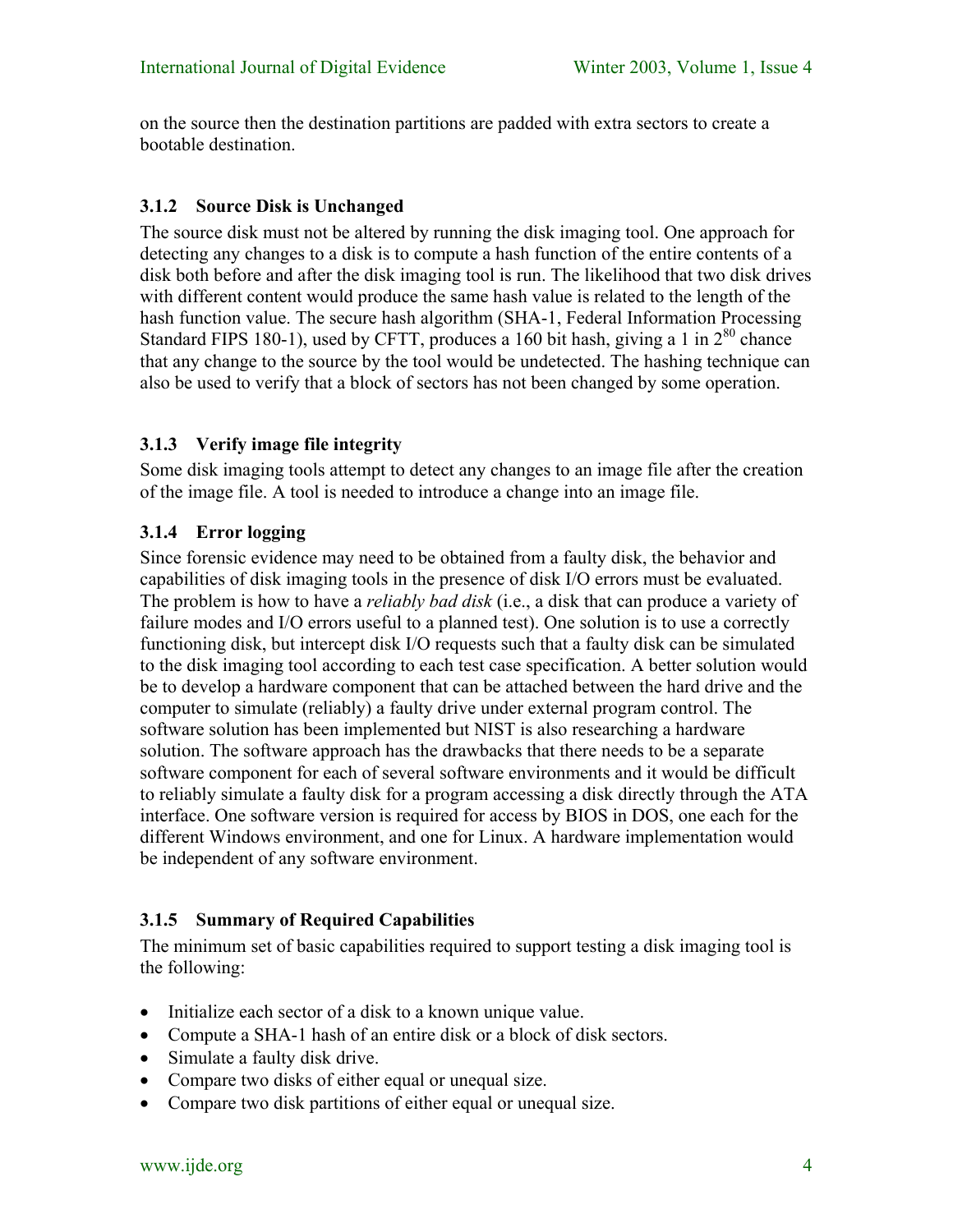• Compare two disks where the destination disk has had partitions aligned to cylinder boundaries.

In addition to these basic capabilities there are several additional capabilities that are helpful. These include the following:

- Compare two sectors.
- Modify or examine the contents of a sector.
- Relocate a block of sectors.
- Examine a partition table.

#### **3.1.6 Software Overview**

To support the capabilities necessary for testing disk imaging tools, the programs listed in [Figure 1](#page-4-0) were developed. The support software can be grouped into four categories: programs to set up something required for the test, programs to measure the results of a test, programs to document some aspect of a test, and utility programs to provide capabilities outside the scope of the usual test case.

| Program         | Category | <b>Function</b>                                        |
|-----------------|----------|--------------------------------------------------------|
| <b>DISKWIPE</b> | Setup    | Write a unique pattern to each sector of a disk.       |
| <b>BADDISK</b>  | Setup    | Simulate a bad disk sector for legacy BIOS access.     |
| <b>BADX13</b>   | Setup    | Simulate a bad disk sector for extended BIOS access.   |
| <b>CORRUPT</b>  | Setup    | Change one byte in a file (corrupt an image file).     |
| <b>ADJCMP</b>   | Measure  | Compare two disks by partitions (allowing for cylinder |
|                 |          | alignment).                                            |
| <b>DISKCMP</b>  | Measure  | Compare two disks.                                     |
| <b>PARTCMP</b>  | Measure  | Compare two partitions.                                |
| <b>DISKHASH</b> | Measure  | Compute a SHA-1 for an entire disk.                    |
| <b>SECHASH</b>  | Measure  | Compute a SHA-1 for part of a disk.                    |
| <b>LOGCASE</b>  | Document | Log information about the test run, e.g., disks used.  |
| <b>LOGSETUP</b> | Document | Log information about source hard drive setup.         |
| <b>PARTAB</b>   | Document | Log partition tables.                                  |
| <b>DISKCHG</b>  | Utility  | Change or examine the content of a single disk sector. |
| <b>SECCMP</b>   | Utility  | Compare two disk sectors.                              |
| <b>SECCOPY</b>  | Utility  | Copy a block of sectors from one location to another.  |

#### <span id="page-4-0"></span>**Figure 1 List of Support Programs**

# **3.2 The disk imaging test cases**

Each disk imaging test case is designed to follow a sequence of steps that set up the test, execute the disk imaging tool under test and measure the results. The general structure of a test case is outlined in [Figure 2.](#page-5-0) Usually a source drive is set up (steps 1-3) once and then used in more than one test case.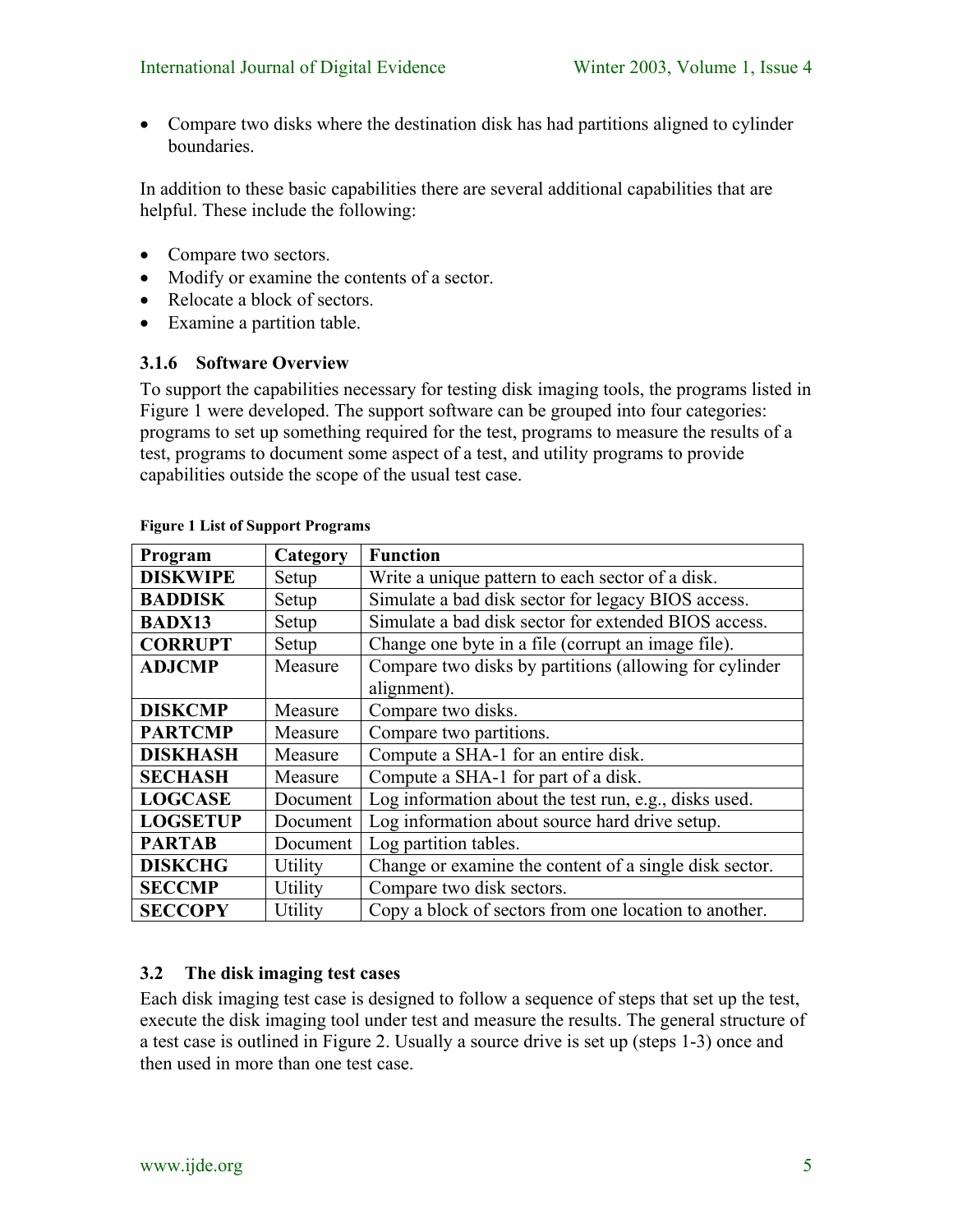#### <span id="page-5-0"></span>**Figure 2 General Structure of a Test Case**

#### **Setup for the test case:**

- 1. Record details of source disk setup.
- 2. Initialize the source disk to a known value.
- 3. Hash the source disk and save the hash value.
- 4. Record details of test case setup.
- 5. Initialize a destination disk.
- 6. If the test requires a partition on the destination, create and format a partition on the destination disk.
- 7. If the test uses an image file, partition and format a media disk.

### **Execute the tool being tested:**

- 8. If the test requires a disk I/O error, set up disk error simulation.
- 9. If the test requires an image file, use the tool to create an image file of the source on the media disk.
- 10. If the test requires a corrupted image file, corrupt the image file.
- 11. Use the disk imaging tool to create the destination disk either from a copy of the source disk or by restoring an image file of the source to the destination.

### **Measure the results:**

- 12. Compare the source to the destination.
- 13. Compute a hash of the source disk, compare with the saved hash value.
- 14. Examine the tool log file for relevant messages.

The major challenge to developing the test cases for a tool category is the identification of the relevant parameters that can be varied across test cases. After the test parameters are identified, they must be incorporated into the specification in a meaningful way. To identify relevant parameters, major imaging tools such as **SafeBack** and **EnCase** were examined for features and options provided by the tools. In addition, general features of the Intel-based PC architecture were considered. The result is the table of parameters and values presented in [Table 3.2-1.](#page-5-1)

| Parameter             | <b>Values</b>                                                     |
|-----------------------|-------------------------------------------------------------------|
| <b>Tool Functions</b> | Copy, Image, Verify                                               |
| Source interface      | BIOS to SCSI, BIOS to IDE, Direct IDE, ASPI SCSI, Legacy          |
| Destination interface | BIOS to SCSI, BIOS to IDE, Direct IDE, ASPI SCSI, Legacy          |
| Relative size         | Equal, Source < destination, Source > destination                 |
| Errors                | none, src read, dst write, image read, image write, corrupt image |
| Object Type           | Entire disk, partition: FAT12, FAT16, FAT32, NTFS, Ext2           |
| Remote access         | yes, no                                                           |

<span id="page-5-1"></span>**Table 3.2-1 Disk Imaging Test Parameters and Values** 

If a test case were generated for each possible combination of parameter values, more than 32,000 test cases would be produced. To keep the number of test cases to a practical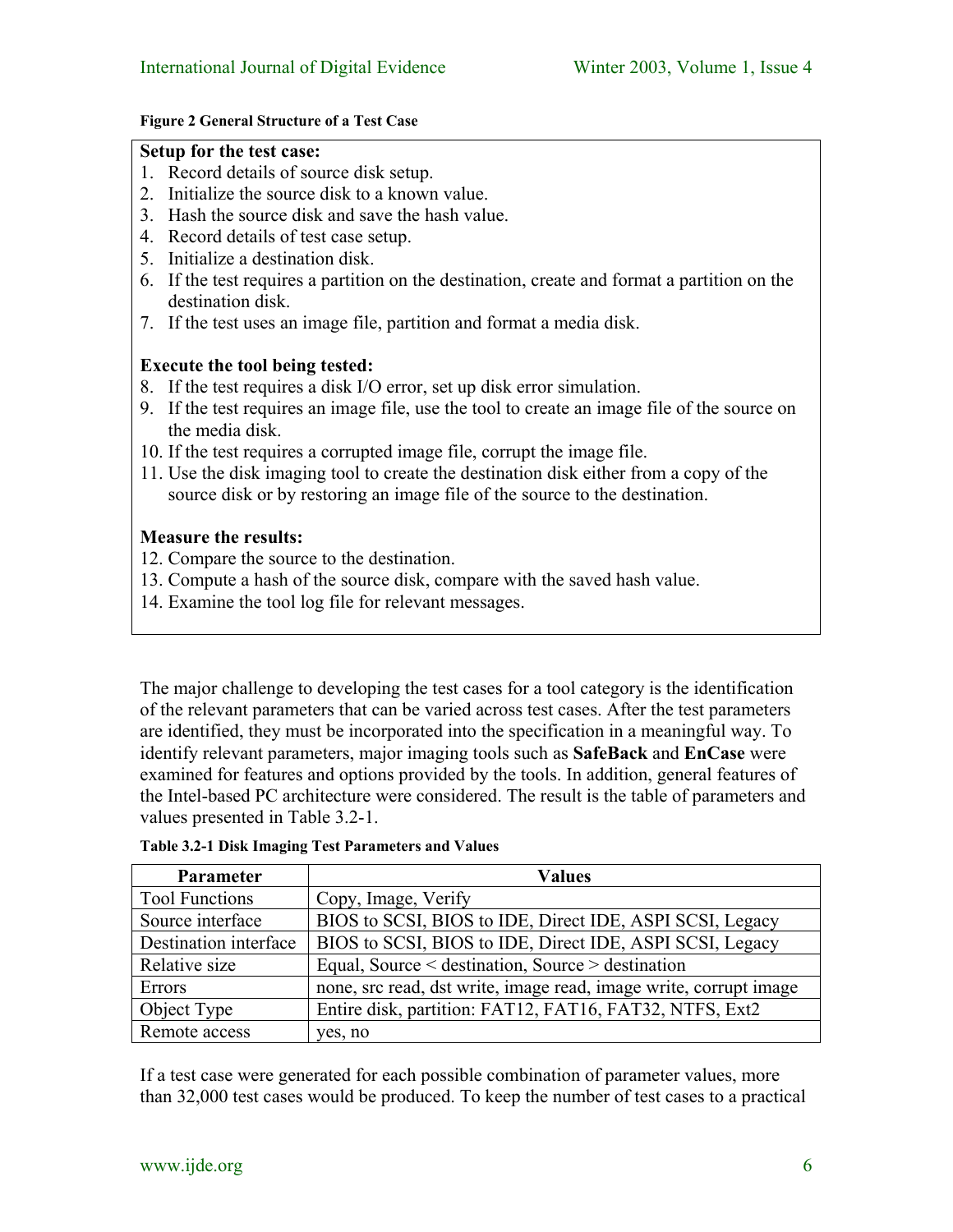level, a number of techniques were used. For example, instead of all possible combinations of parameter values, a more relaxed criterion such as *pair-wise selection* (cases are selected such that for each pair of parameter values there is at least one case). The number of test cases was also reduced by careful elimination of unlikely combinations of parameter values.

# **3.2.1 Tool Functions**

The most basic function common to all imaging tools is for the tool to read all accessible sectors of a hard drive and store the contents in some form such that any designated sector (word, byte or bit) can be accurately recovered and examined. The challenge that arises in testing is that no imaging tool stores the sectors in exactly the same way. Some tools allow the copying of the source drive to another drive. Some tools produce an image file in a proprietary format. Since the image file format is usually unique for each tool, it is difficult to examine the image file to determine if all the sectors from the original hard drive are included in the image file. However, since most tools have a function to restore the contents of the image file to a destination drive, this function can be used to determine if all the sectors from the source are accurately represented in the image file. If a sector is present on the destination, it can be inferred that the sector is present in the image file. If a sector is not present on the destination there are two possibilities, either the sector is not in the image file or a sector is in the image file, but the restore operation failed to produce an accurate destination. This can usually be easily resolved.

# **3.2.2 Source and destination interfaces**

There are several possible interfaces for attaching a hard drive to a computer. Each interface requires different procedures for access to the sectors on the disk. We omitted testing the earliest hard drive interfaces and restricted test case selection to IDE and SCSI drives accessed either directly or through the BIOS interface. We also consider if the BIOS includes the extensions for hard drives greater that 8GB or if the BIOS can only access smaller drives (*legacy BIOS*).

# **3.2.3 Relative size**

The relative size of the source and destination needs to be varied among the three possible relationships. A smaller destination should generate a warning from the tool. Cases with a larger destination should also consider how the tool deals with the excess sectors. In addition, if the destination is larger and the drive geometry differs from the source, the tool may have a feature to align partitions on cylinder boundaries.

# **3.2.4 Errors**

Disk I/O errors may occur due to bad sectors or a failing disk. There are different failure modes depending on the selected tool operation.

- 1. Copy of source to destination has two failure modes: read source, write destination.
- 2. Source to image to destination operation has four failure modes: read source, write image, read image and write destination.
- 3. Verify image file has a single failure mode: read image.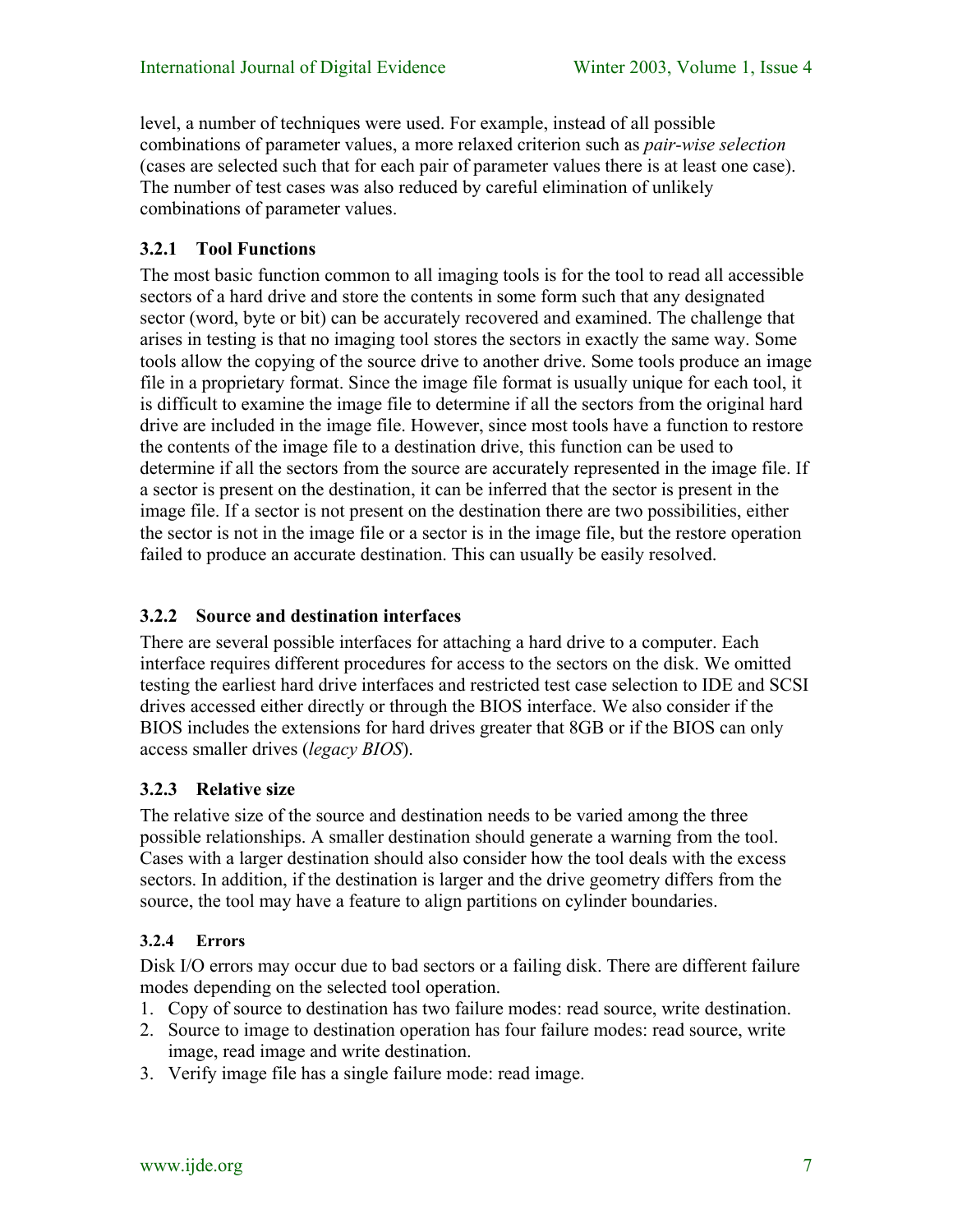4. For tools that check the integrity of an image file, the tool should detect if the image file is modified.

# **3.2.5 Object Type**

There are over a hundred different types of disk partition formats. Microsoft operating systems recognize at least 15 partition types. However, many partition types are special purpose (0x3C, Partition Magic recovery), obscure operating system (0x93, Amoeba), laptop hibernation (0xA0, IBM Thinkpad) or UNIX dialect (0xA5, FreeBSD). Because of the nature of a disk copy operation (bit for bit) the format of any partitions does not matter during an operation on an entire disk, however a partition operation could depend on the partition format. The most relevant (widely used) partition types are FAT12, FAT16 (three types), FAT32 (two types), NTFS and Linux native partition (0x83 or  $ext2$ ).

# **3.2.6 Remote access**

Since this is a very slow operation, infrequently used, no test cases were created using remote access.

### **4. Results Evaluation Procedure**

After a test case has been run, the results must be examined to determine if the results should be accepted or if some further actions are required to complete the test case. The evaluation of results must consider if the apparent results are an accurate reflection of the tool under test. Either a successful or unsuccessful test outcome must be reviewed to ensure that an error has not occurred.

The first issue is: if a test appears to be successful should we accept the result that the tool has produced the expected result for the particular test case? There are several ways that the test could appear to produce expected results without actually doing so. This would usually involve entire steps not running and the measurement of disks that are left in the final state from an earlier successful test. This can be mitigated by always ensuring that the destination disk has been wiped at the beginning of each test. The **diskwipe** log file should show that the correct number of sectors were wiped for the given destination disk.

The second issue is: if a test produces an anomaly and appears to fail, has the tool failed or is something else wrong? Each anomalous test run is reviewed to characterize the anomaly and then a course of action is selected.

- 1. If a hardware or procedural problem can be found, e.g., disk drive has failed, or improper configuration for the test, then rerun the test with appropriate adjustments.
- 2. If no hardware or procedural problem can be found and the anomaly matches a known anomaly then accept the anomaly as genuine.
- 3. If the anomaly is unique then defer a decision until more test cases have been run. These test cases are referred to as *defer until more*.
- 4. If the anomaly matches an anomaly in the *defer until more* category then both results are examined for common factors. Based on the reviewer's judgment a new *known anomaly* may be established, otherwise the test cases remain *defer until more*.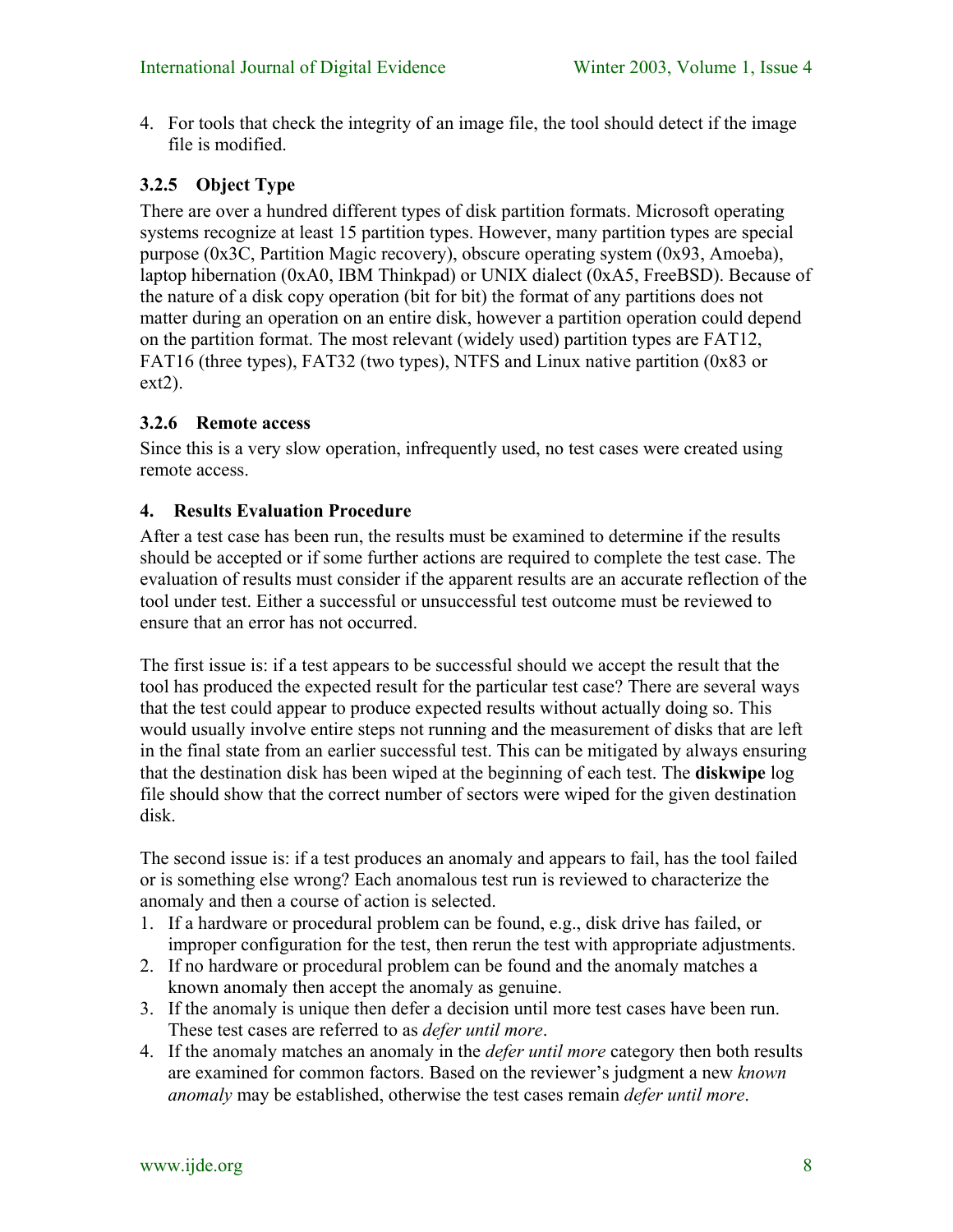After all test cases have been run any test cases remaining in the *defer until more* category must be resolved by either accepting the anomaly as genuine or reclassified based on additional investigation as needed.

# **5. Technical Difficulties**

The test procedures sometimes need refinement. As an example, during **dd** testing some results seemed to indicate that the Linux environment was making a change to the source disk. After investigation we found that the problem was actually the test procedure. Under some conditions the creation of a partition on one hard drive was accompanied by a change to another hard drive.

The original procedure for creating a partition on a destination drive was to install both the source drive and the destination drive in a host computer, boot into DOS, **diskwipe** the destination, and create the partition on the destination. This procedure worked without any problems for creating FAT16 and Linux EXT2 partitions. However, when creating FAT32 or NTFS partitions on the destination, a change would be made to the source drive. This gave the appearance that booting into the Linux environment for the test was making a change to the source drive. The procedure was modified to not install the source drive until after the partition was created on the destination drive.

A second difficulty occurred with the bad sector simulation software. The initial use of the bad sector simulation software was with **SafeBack**. The tool worked as expected simulating an error for the *write* command (0x03), but produced a very interesting result the first time it was used to simulate a *read* command (0x02) error.

When the tool is executed a command, a physical drive and a disk address are specified to indicate the condition that should trigger the tool. The tool intercepts all **interrupt 13** commands and any command not matching the trigger condition is passed on to the BIOS for execution. However, any command that matches the trigger condition is not executed and an error code is returned to the calling program. A feedback message is also written to the display indicating that the tool had been triggered.

A test was run with the tool setup to trigger on a *read* command for a selected sector. **SafeBack** was executed and the trigger message appeared on the display screen. In fact, the feedback indicated that **SafeBack** attempted two retries of the *read* command. However, when the source drive and the destination drive were compared there were no differences. This was surprising since there should have been at least one sector different. On further analysis, it was observed that there was a second command, *read long* (0x10), that could be used to read from a hard drive. The test was run again with both the *read* and *read long* commands selected. This time the tool feedback indicated that both commands triggered the tool and when the source was compared to the destination the selected sector was different.